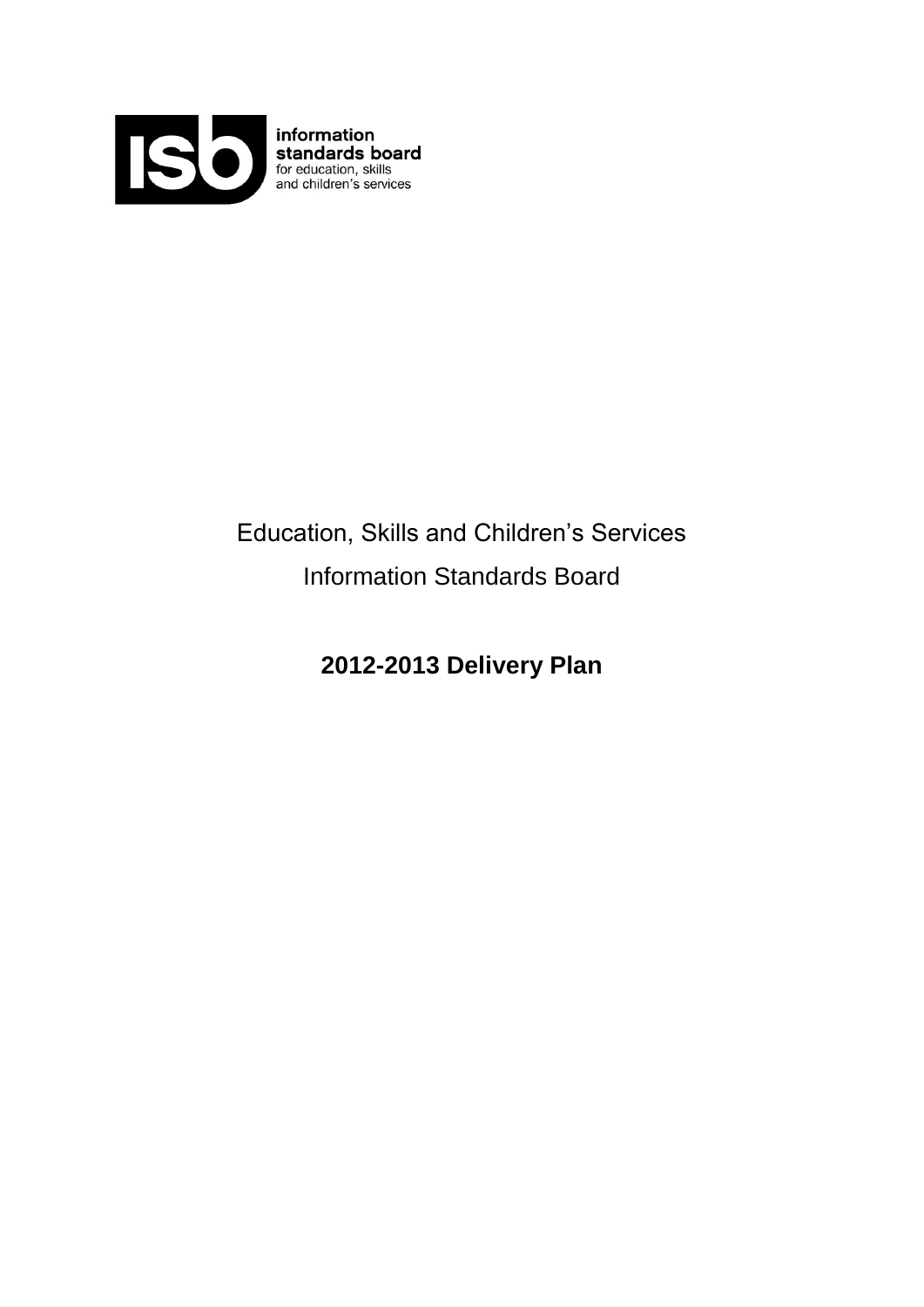## **Contents**

| 1              |  |
|----------------|--|
| $\overline{2}$ |  |
| 3              |  |
| 3.1            |  |
| 3.2            |  |
| 3.3            |  |
| 3.4            |  |
| 3.4.1          |  |
| 3.4.2          |  |
| 3.5            |  |
| 3.6            |  |
|                |  |
|                |  |
|                |  |
|                |  |
|                |  |
|                |  |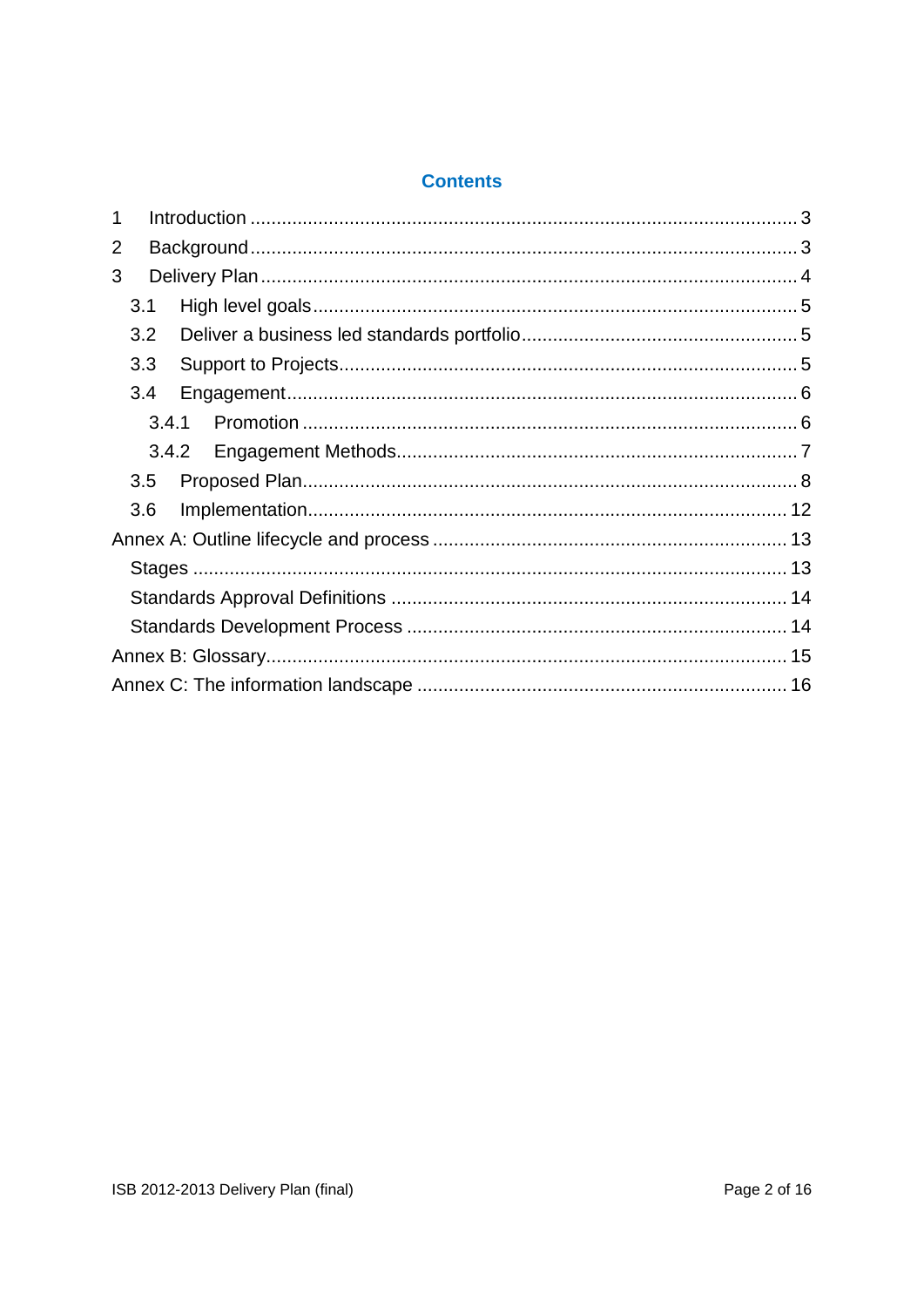# <span id="page-2-0"></span>**1 Introduction**

- 1. The Information Standards Board (ISB) is jointly sponsored by the Department for Business, Innovation and Skills (BIS) and the Department for Education (DfE) as the system-wide authority for all information and data standards. Its mission is to facilitate secure information sharing across the system; develop and support information standards to aid front line delivery; improve efficiency, reduce costs and minimise bureaucracy. The ISB is designated as an Internal Advisory Committee, but has Ministerial authority to make recommendations and approve standards for use across Education, Skills and Children"s Services (ESCS).
- 2. Our work to date has been realising the ISB"s mission:
	- to create and maintain a minimum yet sufficient set of re-usable standards which support the secure sharing of data, enabling the implementation and evaluation of policy outcomes;
	- to enable the delivery of joined up services to citizens and employers; and
	- to achieve ESCS-wide efficiencies and best value for money, as embodied in the Information Strategy for ESCS.
- 3. The year ahead will be challenging as there is much to do with our finite resources. This high level Delivery Plan shows how we will focus our time and energy on approving those data and information standards that will make most impact. We will also continue to build on our achievements to date and, most importantly, ensure that the approved standards in place are adopted and implemented widely across ESCS.
- 4. ISB standards will help central government departments, executive agencies and the Arm"s Length Bodies (ALBs) to meet the requirements set out in the [Government ICT Strategy.](https://www.gov.uk/government/collections/ict-strategy-resources) Common and open information standards are an essential building block for delivering the objectives of this strategy.

# <span id="page-2-1"></span>**2 Background**

- 5. The ISB has been in existence for 4.5 years and at the start of each year it formulates a plan for the forthcoming year. This document is a draft plan for the year 2012-13 for ISB consideration and approval. It shows an overview picture of what has been accomplished and suggests prioritisation of the next year"s work, based on:
	- a. On-going work for completion in 2012;
	- b. Trends and directions in ESCS; and
	- c. the on-going impetus to support and encourage adoption of ISB standards.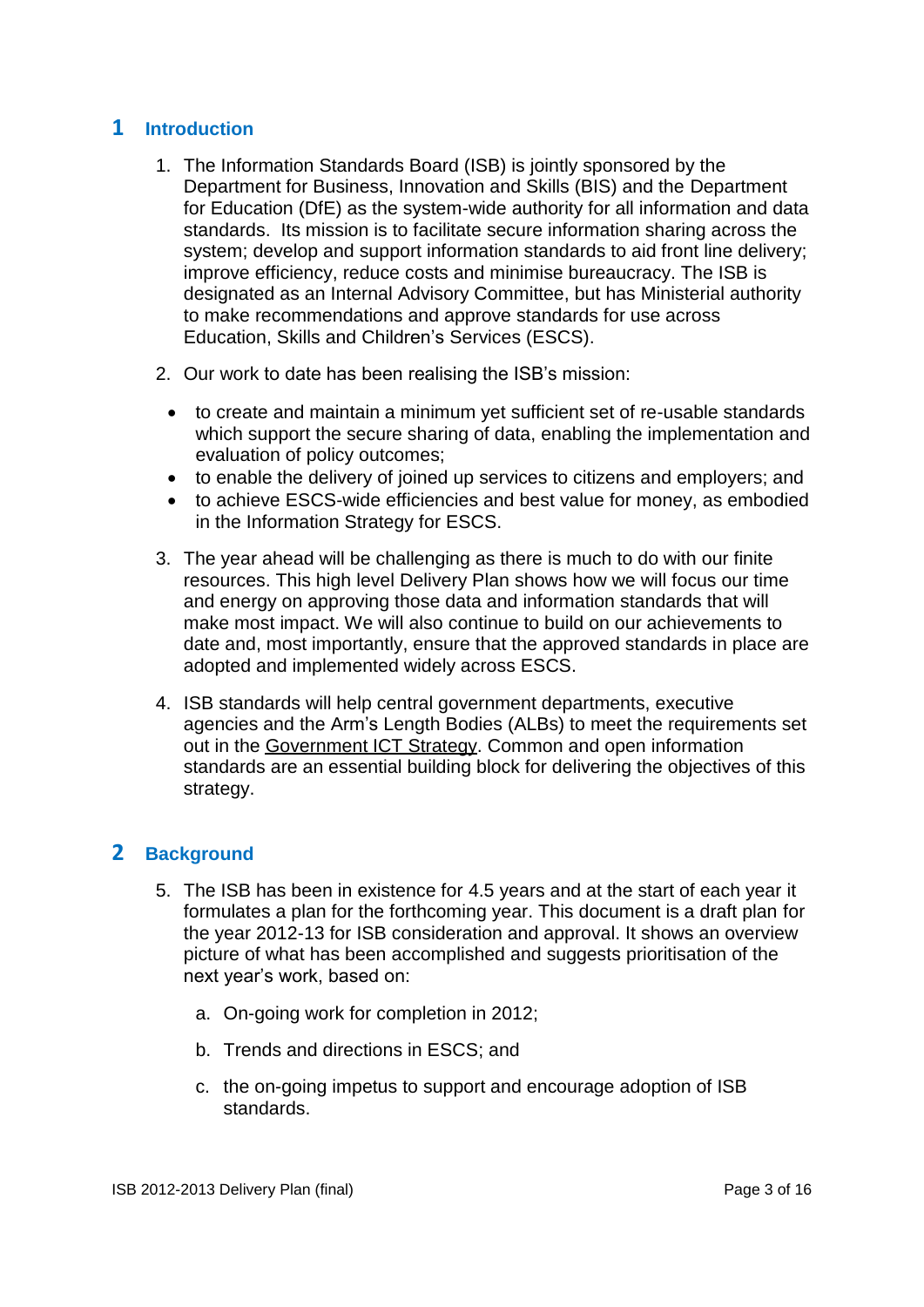- 6. The mission of the ISB is to:
	- a. facilitate information sharing across the system;
	- b. agree information standards to aid front-line delivery; and
	- c. improve efficiency, reduce costs and minimise bureaucracy.
- 7. Full information about the ISB, its work and its standards are set out on the [website](http://data.gov.uk/education-standards/).

The ISB defines the following types of ISB standard:

- 8. **Business Data Standard (BDS):** this defines core business information, devoid of encoding method or application-specifics. The BDS is the means by which we aim to ensure that an item of data has common characteristics, making it understandable and shareable across all Application Interfaces. It defines data in terms of data types (e.g. "text", "numeric", "date", etc.), semantics (a definition of the meaning of the data item e.g. a BDS may state "this text data item defines a single name component of a person") and length (e.g. name components may be up to 100 characters in length). A BDS also groups data items into "entities", each of which corresponds to a business entity of interest, like "person", "organisation", address", etc. Finally the BDS defines how one instance of an entity can be uniquely distinguished from another (for example how to distinguish one Qualification record from that relating to a different Qualification).
- 9. **A Code List:** the set of allowed values that a "type" attribute of a BDS may take.
- 10.**Technical Data Standard (TDS):** an ISB TDS defines an encoding, in a defined encoding format such as XML, of a BDS. As such, it is ready to be "dropped into" an Application Interface Specification wherever that data item is needed.

An explanation of how these standards fit into the real world of systems and applications is given in [Annex C: The information landscape.](#page-15-0)

# <span id="page-3-0"></span>**3 Delivery Plan**

11.The delivery plan overview is summarised under three headings:

- High Level Goals
- System wide engagement with stakeholders
- The delivery of a business led standards portfolio
- 12.We anticipate that the delivery plan will be updated on a quarterly basis to reflect emerging policy needs, system-wide change initiatives and new developments in standards.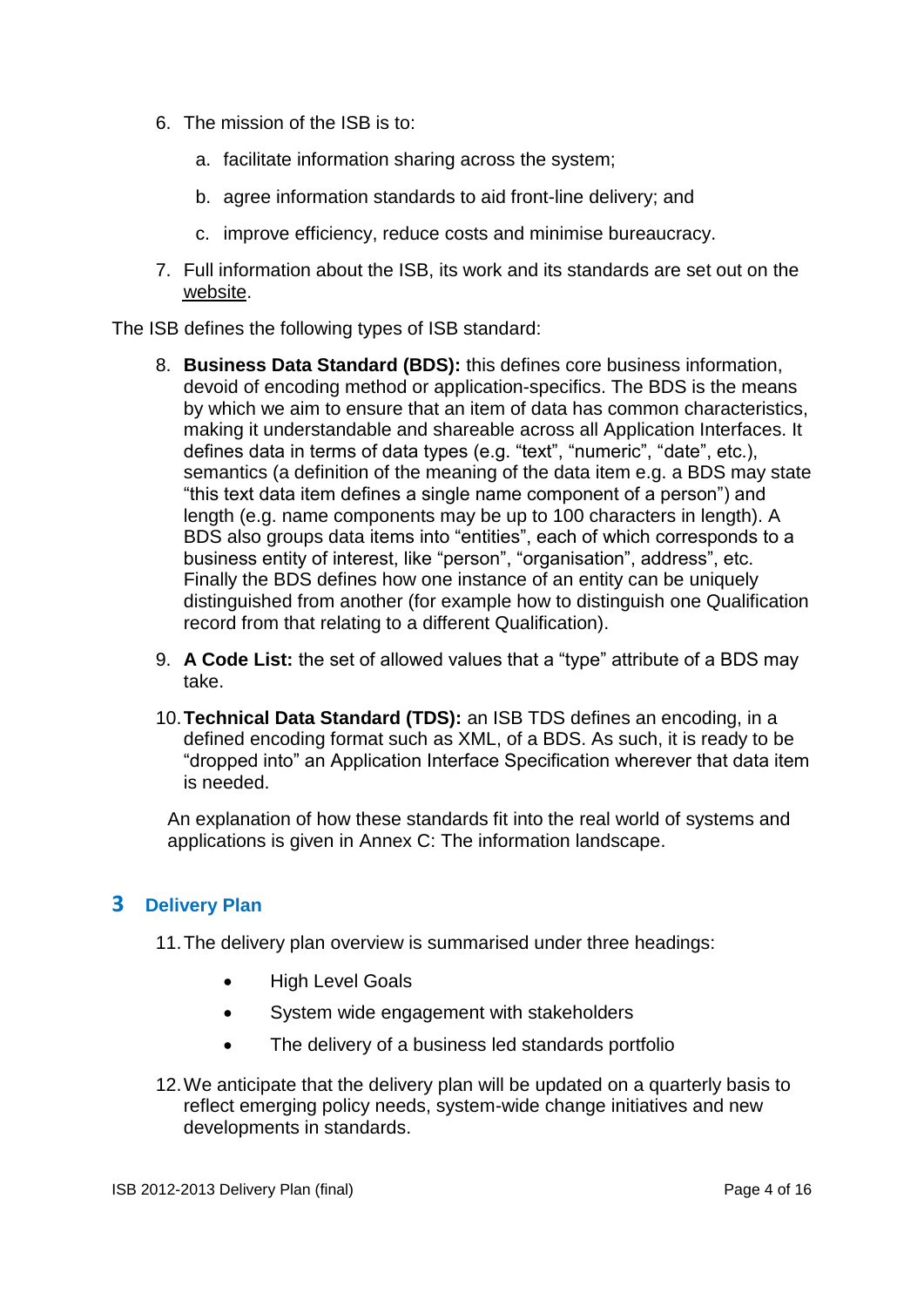# <span id="page-4-0"></span>3.1 High level goals

13.The high level goals are shown in the figure below:

| Deliver business-led standards portfolio                                   |                                                                                                                                            |                                                                                                                                                                        |
|----------------------------------------------------------------------------|--------------------------------------------------------------------------------------------------------------------------------------------|------------------------------------------------------------------------------------------------------------------------------------------------------------------------|
| Complete SPD standards<br>Disability/SEN, ethnicity                        | <b>Support to projects</b><br>Support for adoption &                                                                                       | <b>Engagement</b>                                                                                                                                                      |
| Requests from business<br>Deliver new policies<br>Fill gaps for migrations | migration to:<br>DfF schools census<br><b>HESA</b><br><b>Information Authority</b><br><b>JCQ A2C</b><br><b>HE</b> Information<br>Landscape | Earlier contact with Policy<br>leads<br>Promulgate existing<br>standards<br>Encourage business to<br>engage early<br>Harmonise with extra-<br><b>ESCS</b> stakeholders |

#### <span id="page-4-1"></span>3.2 Deliver a business led standards portfolio

- 14.The ISB aims to be driven by business priorities, for example, in support of policy initiatives or business change initiatives.
- 15.The standards included in the portfolio to be developed have been identified as priorities by ESCS stakeholders, principally via the Board itself, ISB Special Interest Groups (SIGs) and the Standards Implementers" Working Group. They are consistent with the high level goals set for 2012-13, focusing the ISB"s work on the standards that will bring the greatest and earliest benefits to the Education, Skills and Children's Services system.
- 16.Note that the plan, as presented in Section [3.5 below,](#page-7-0) may need to be revised over time to support emerging priority needs, such as the ALB reform programmes.

#### <span id="page-4-2"></span>3.3 Support to Projects

- 17.The goal of the ISB is to contribute to the delivery of benefits into ESCS. The ISB recognises that standards only deliver benefits when used, and their usage is introduced through projects and programmes. Hence the ISB attaches importance to supporting projects in their use of standards.
- 18.The ISB plan includes the following project support activities:
	- a. engaging with the ALB reform programme in order to support integration of ALBs around common ISB standards. Within the DfE this will include the ISB becoming part of the programme approvals process to ensure that the DfE policy of mandating the use of standards is upheld;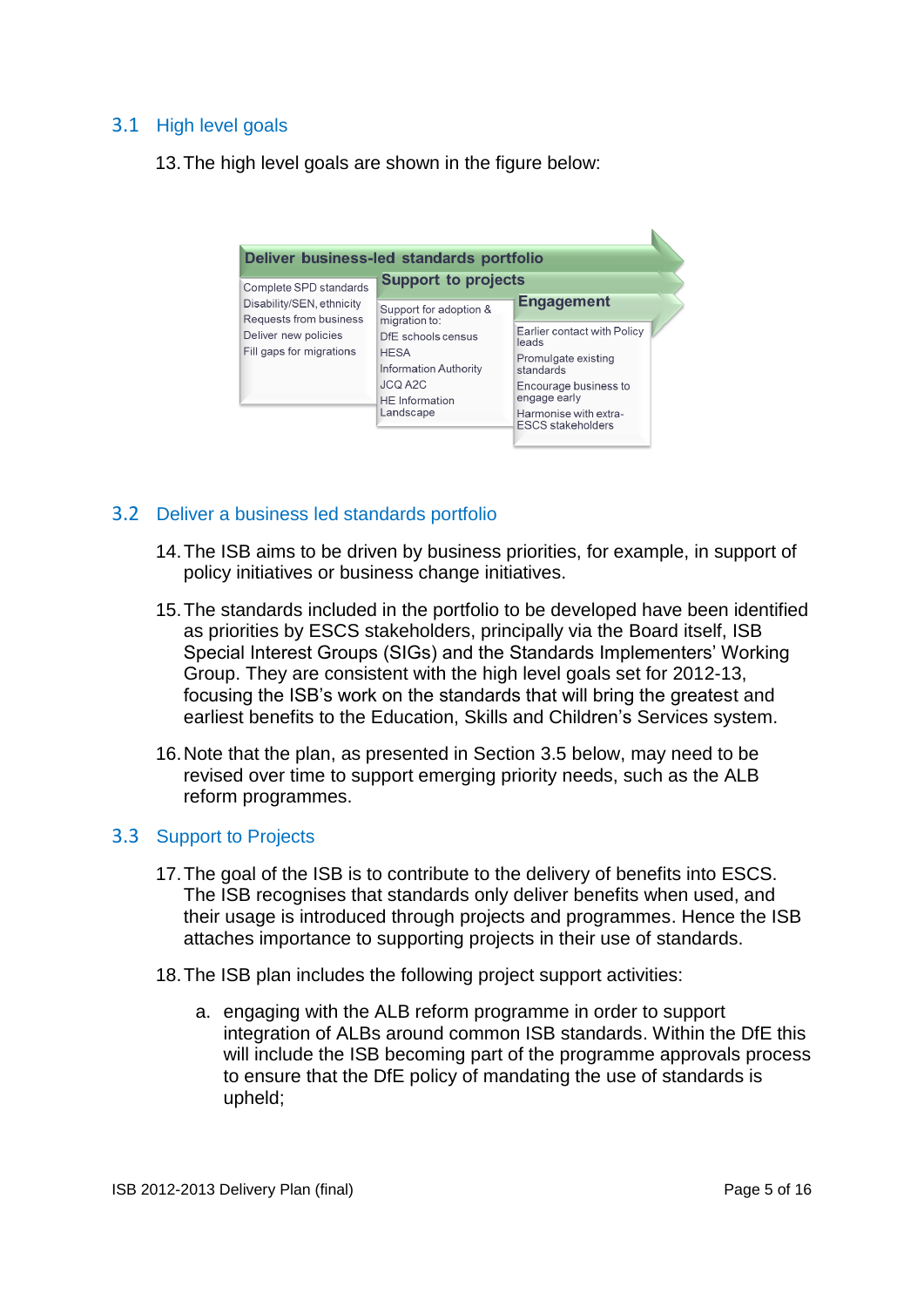- b. continuing to work with DfE"s Data and Statistics Division (DSD) on the migration of Schools" Performance Data and collections schemas to ISB standards;
- c. working with HESA, HEFCE and a range of strategic partners including UCAS and SLC to achieve the aims of the [HE White Paper,](https://www.gov.uk/government/uploads/system/uploads/attachment_data/file/32409/11-944-higher-education-students-at-heart-of-system.pdf) including supporting the Information Landscape Project;
- d. working with the Information Authority (The IA) and the Skills Funding Agency (SFA) as they move their Individualised Learner Record (ILR) collections towards compliance with ISB standards; and
- e. continuing to work with the Joint Council for Qualifications ( JCQ) on their new "A2C" system for entering learners for assessments and distributing results.

#### <span id="page-5-0"></span>3.4 Engagement

19.The aims of stakeholder engagement are to:

- a. ensure that stakeholders always make appropriate use of available standards because they are aware of the existence of ISB standards;
- b. ensure that gaps in available standards are identified, so that they can be filled in time to meet business needs; and
- c. ensure that appropriate and fully representative expertise is located and engaged in the development of ESCS standards.
- 20.Stakeholder engagement includes promotion to and working with stakeholders.

#### <span id="page-5-1"></span>3.4.1 Promotion

- 21.Specific promotion activities will include:
	- a. setting up regular information sharing sessions for key policy officials in DfE and BIS:
	- b. identifying the main data systems that can make an early transition to ISB standards and map them in a transition plan with a clear schedule and explanation of process covering 2012-2014;
	- c. working with DfE"S Chief Information Officer Group senior management team to promote ISB standards to the new Executive Agencies;
	- d. engaging with BIS" relevant bodies in the education and training sector (see Annex B), and work on common identifiers within ESCS;
	- e. close contact with Ofsted, Ofqual and the Office of the Children"s Commissioner to introduce ISB standards at the earliest opportunity, for example when systems are due for refresh, or when plans are being developed for changes covering the next 2/3 years; and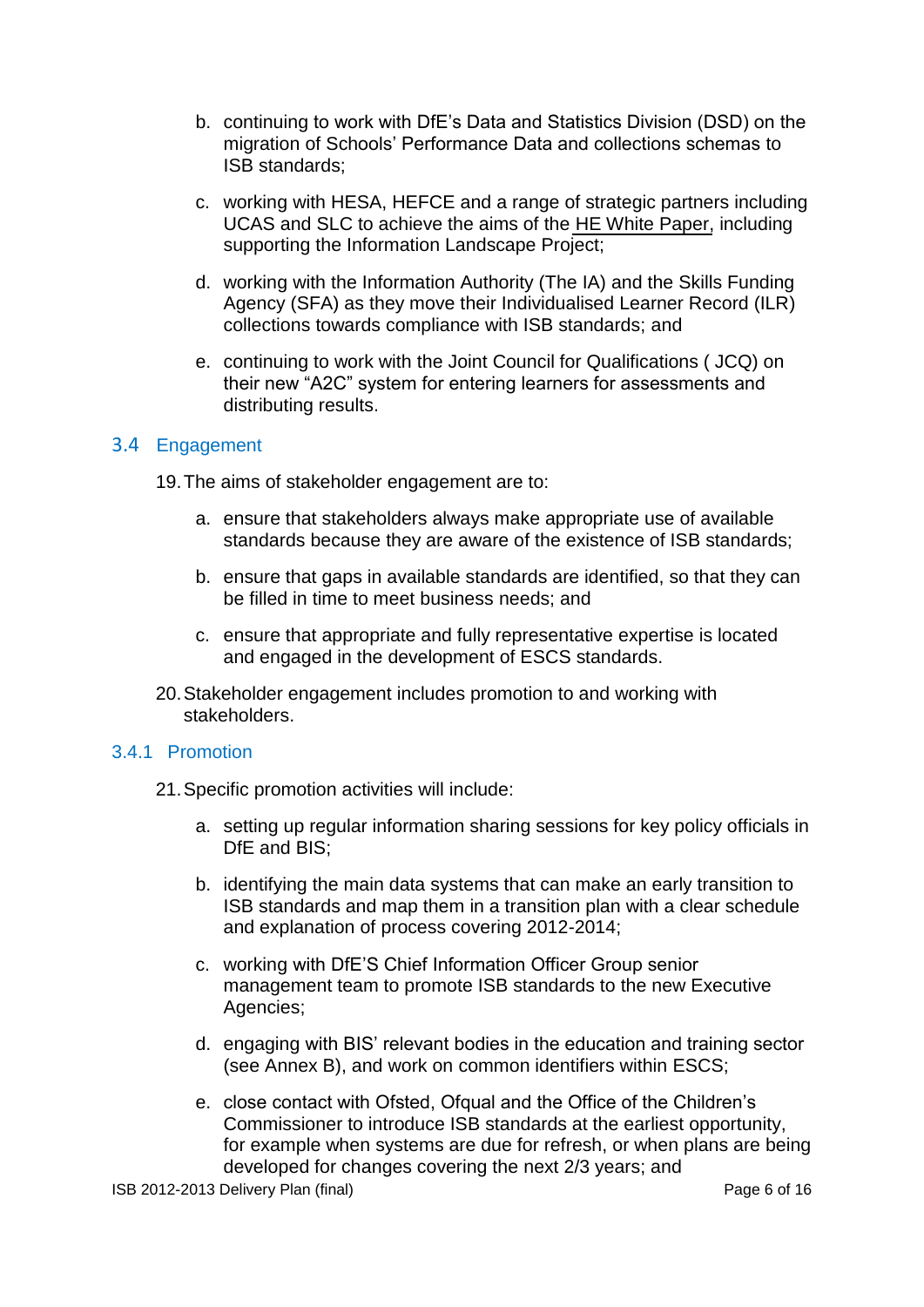f. building links with Department of Health on areas of common interest, including standards describing social workforce and standards that support social work.

#### <span id="page-6-0"></span>3.4.2 Engagement Methods

22.A variety of methods will be used to engage with stakeholders as described below.

#### *Communication Channels*

- 23.ISB SIGs and Standards Implementers" Working Group; regular meetings and use of Huddle collaboration space will provide a channel for two-way communications.
- 24.Suppliers" SIG; providing a two-way channel for communications, as well as a forum through which to reach supplier expertise for the development of standards.
- 25.ISB"s collaboration space; users will be invited to join via a Special Interest Group or specific working groups set up to help take forward standards development and implementation.
- 26.[ISB"s website:](http://data.gov.uk/education-standards/) the content is being migrated from the previous website, as part of the Government's rationalisation of websites.
- 27.ISB"s quarterly newsletters: these will give regular updates on our work.

#### *Enterprise Architecture*

28.The ISB and TSS will continue to work closely with the DfE"s Enterprise Architecture Unit who are developing an Enterprise Architecture on behalf of the whole of ESCS. This work is approved on behalf of ESCS as parts of it become embedded into approved ISB standards. Through this approach we will ensure that ISB standards and the new architecture are fully aligned. This alignment will ensure that adopting approved data and information standards will embed the new architecture across the system.

#### *Cross-Government Engagement*

- 29.In 2008-09 the ISB agreed a "ways of working framework" with its counterpart for [Health and Social Care.](http://www.isb.nhs.uk/) The intention is to reduce duplication, increase re-use and improve interoperability. Standards in the areas of Child and Adolescent Mental Health and Religion have already been identified as areas for collaboration. Regular quarterly meetings between the two bodies will continue, and will be reported to the ISB.
- 30.The TSS will continue to engage at a cross Government level through the cross government Open Standards Board and its Data Panel. Updates on progress will be reported to the Board as appropriate.
- 31.The ISB and TSS will continue to facilitate quarterly meetings with the devolved UK Nations with the objective of agreeing ways of working and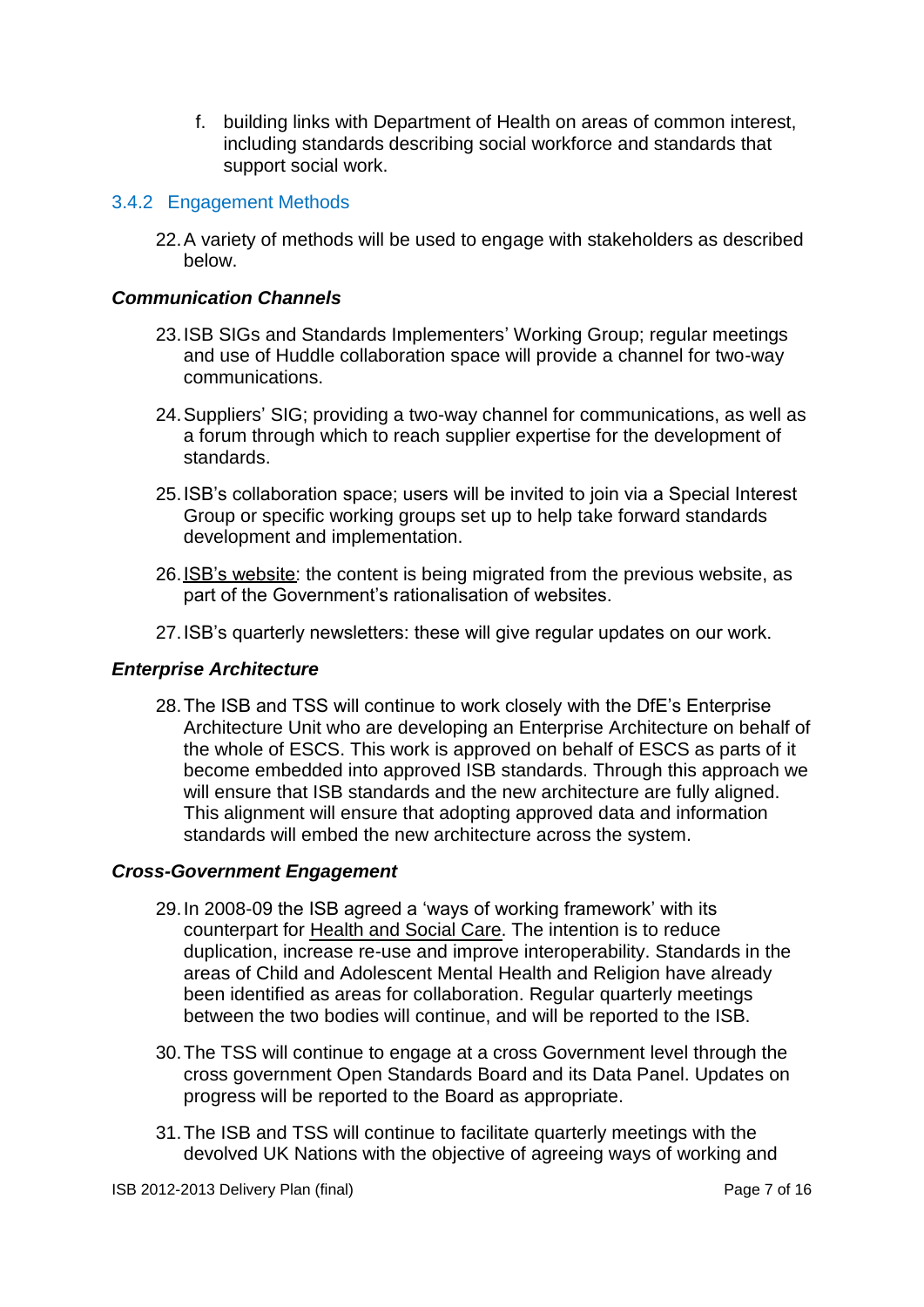identifying areas for collaboration. Reports will be made to subsequent ISB meetings.

- 32.The ISB and TSS will continue to seek to work closely with: the Systems Interoperability Framework Association (SIFA); the Strategic Content Alliance (SCA); the Suppliers Association for Learning, Technology and Interoperability in Schools (SALTIS) and Learning-Education-Training Systems Interoperability (LETSI).
- 33.Continue to support the Special Interest Group for suppliers to continue engagement with Management Information Software (MIS), in-house and other suppliers.
- 34.Quarterly meetings with the Information Management Partnership for Schools (IMPS) supplier group will continue.
- 35.The TSS will continue to engage with standards making organisations like BSI, CEN, ISO and LeGSB. This engagement will come through the relevant British Standards working groups and through engagement on specific standards issues.

#### <span id="page-7-0"></span>3.5 Proposed Plan

- 36.The plan below shows the new standards development, project support and stakeholder engagement activities scheduled to fit within the resources available. This shows work items scheduled according to priority as identified by the Standards Implementers' Working Group and the ISB.
- 37.If these timescales do not meet emerging business needs, then some reprioritisation may be needed or consideration must be given to expanding the resources available to deliver the work.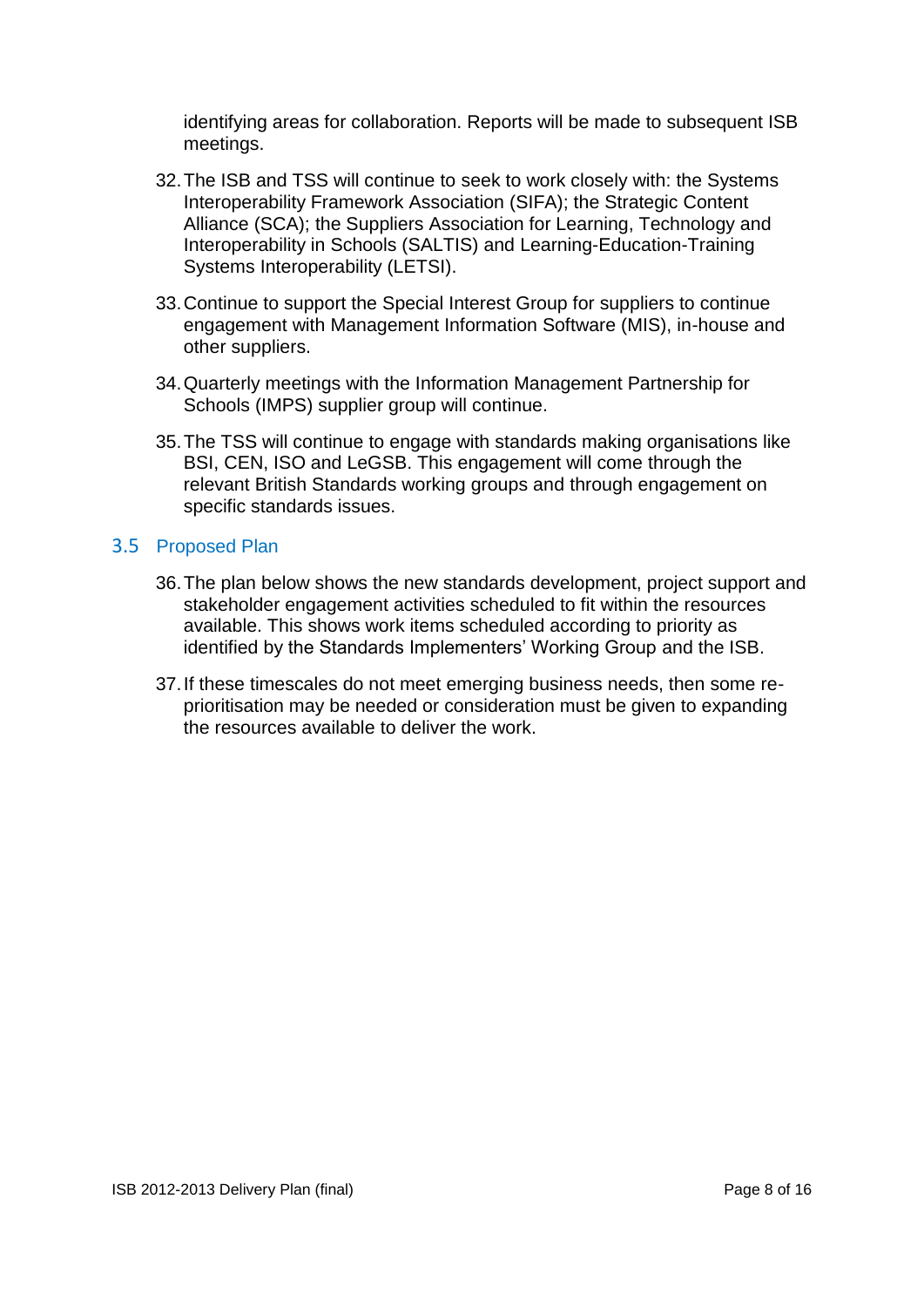|                              | 2012 |    |  |  |  |    |  |  |  | 2013 |                |  |  |  |  |  |  |  |  |  |  |
|------------------------------|------|----|--|--|--|----|--|--|--|------|----------------|--|--|--|--|--|--|--|--|--|--|
|                              |      | Q2 |  |  |  | Q3 |  |  |  |      | Q <sub>1</sub> |  |  |  |  |  |  |  |  |  |  |
| Leavers destinations         |      |    |  |  |  |    |  |  |  |      |                |  |  |  |  |  |  |  |  |  |  |
| Contact                      |      |    |  |  |  |    |  |  |  |      |                |  |  |  |  |  |  |  |  |  |  |
| Qualifications +             |      |    |  |  |  |    |  |  |  |      |                |  |  |  |  |  |  |  |  |  |  |
| Results/Awards/Outcomes      |      |    |  |  |  |    |  |  |  |      |                |  |  |  |  |  |  |  |  |  |  |
| Ethnicity (learner, wforce)  |      |    |  |  |  |    |  |  |  |      |                |  |  |  |  |  |  |  |  |  |  |
| Disability (learner, wforce) |      |    |  |  |  |    |  |  |  |      |                |  |  |  |  |  |  |  |  |  |  |
| <b>Information Object</b>    |      |    |  |  |  |    |  |  |  |      |                |  |  |  |  |  |  |  |  |  |  |
| Workforce                    |      |    |  |  |  |    |  |  |  |      |                |  |  |  |  |  |  |  |  |  |  |
| Party relationships          |      |    |  |  |  |    |  |  |  |      |                |  |  |  |  |  |  |  |  |  |  |
| Service - updates            |      |    |  |  |  |    |  |  |  |      |                |  |  |  |  |  |  |  |  |  |  |
| <b>LP Types</b>              |      |    |  |  |  |    |  |  |  |      |                |  |  |  |  |  |  |  |  |  |  |
| <b>Code Lists</b>            |      |    |  |  |  |    |  |  |  |      |                |  |  |  |  |  |  |  |  |  |  |
| SPD data                     |      |    |  |  |  |    |  |  |  |      |                |  |  |  |  |  |  |  |  |  |  |
| <b>Address</b>               |      |    |  |  |  |    |  |  |  |      |                |  |  |  |  |  |  |  |  |  |  |
| <b>DSD Migration</b>         |      |    |  |  |  |    |  |  |  |      |                |  |  |  |  |  |  |  |  |  |  |
| <b>Engage Policy teams</b>   |      |    |  |  |  |    |  |  |  |      |                |  |  |  |  |  |  |  |  |  |  |
| HE Landscape support         |      |    |  |  |  |    |  |  |  |      |                |  |  |  |  |  |  |  |  |  |  |
|                              |      |    |  |  |  |    |  |  |  |      |                |  |  |  |  |  |  |  |  |  |  |

38.A description of each activity is provided below.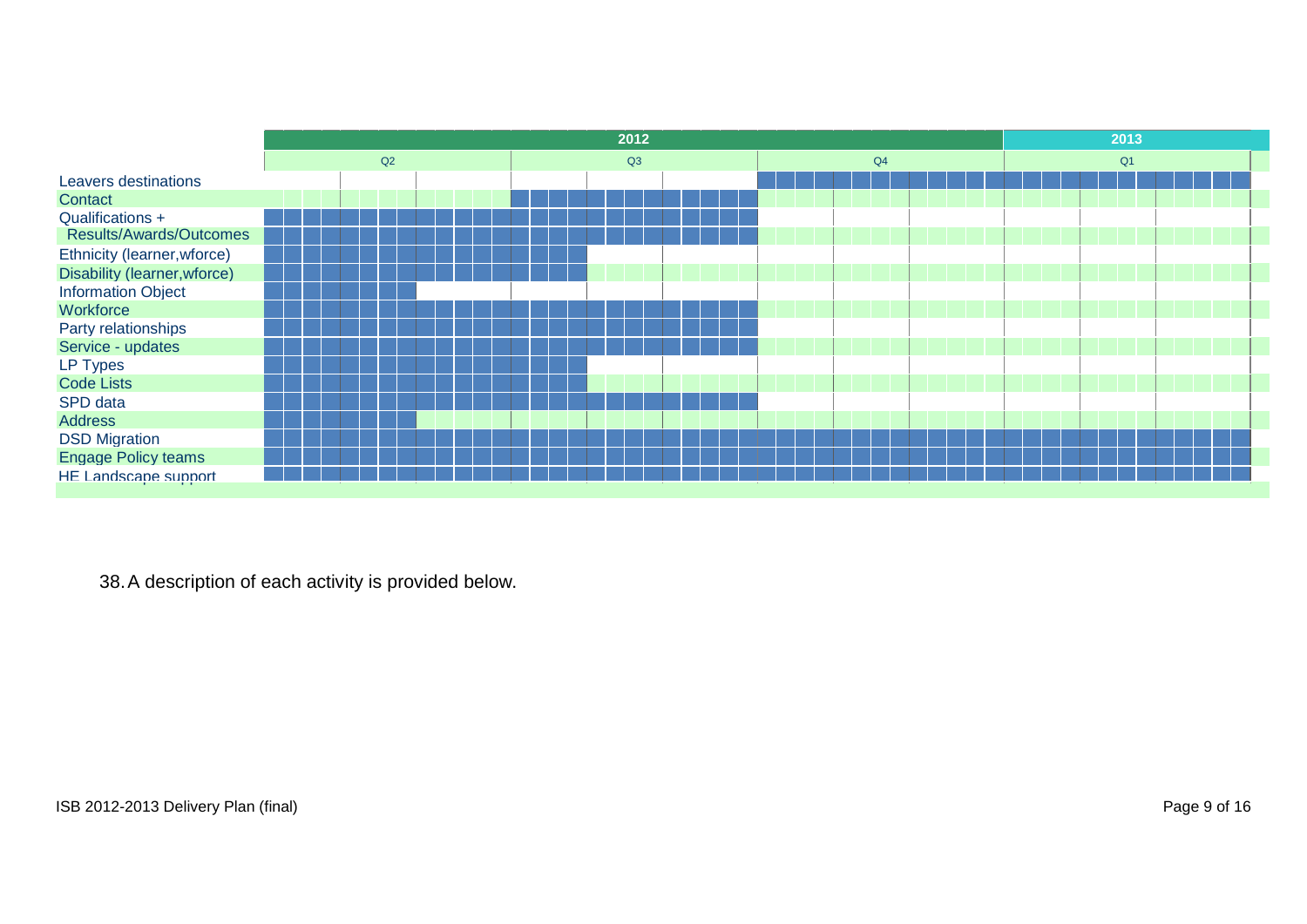| <b>Activity</b>                                                                         | <b>Description</b>                                                                                                                                                                                                                                                                                             |
|-----------------------------------------------------------------------------------------|----------------------------------------------------------------------------------------------------------------------------------------------------------------------------------------------------------------------------------------------------------------------------------------------------------------|
| Leavers destinations                                                                    | This relates to where a Learner goes next after completing a<br>Learning Opportunity. Mostly this is covered by existing<br>standards where the Learner goes on to more education or is<br>employed within ESCS, however there are some situations<br>(unemployed, voluntary work, etc.) that are not covered. |
| Contact                                                                                 | The association between a Stakeholder and an<br>address/telephone number, etc. We have a standard, but the<br>code list describing the recognised relationship types (home,<br>work, vacation, etc.) is not defined.                                                                                           |
| Qualifications                                                                          | These two items are the standards that will result from working<br>with JCQ, plus extended to fit the wider needs of ESCS e.g.                                                                                                                                                                                 |
| Results/Awards/Outcomes                                                                 | Key Stages and HE.                                                                                                                                                                                                                                                                                             |
| Ethnicity (learner, wforce)                                                             | Approved work item, in progress                                                                                                                                                                                                                                                                                |
| Disability (learner, wforce)                                                            | Approved work item, in progress                                                                                                                                                                                                                                                                                |
| Information Object,                                                                     | Used to hold a record of evidence (e.g. passport, birth<br>certificate, etc.) inspected and verified. This has come out of<br>the work on Immigration and Vetting and Barring.                                                                                                                                 |
| Workforce                                                                               | As needed by Data and Statistics Division, HESA and<br>employers                                                                                                                                                                                                                                               |
| Party relationships                                                                     | We have a general data structure and approved standards, but<br>need to define code lists and give guidance on usage.<br>Additional forms of relationship requiring new standards may<br>also be found.                                                                                                        |
| Service update                                                                          | Some updates to the approved ISB standards have been found<br>to be necessary following the Immigration and Vetting and<br>Barring work.                                                                                                                                                                       |
| LP Category Types                                                                       | Approved work item, in progress                                                                                                                                                                                                                                                                                |
| <b>Code Lists</b>                                                                       | Code lists, other than mentioned above, are needed to<br>complete the foundation standards we already have. This work<br>was recognised as needed when standards were developed to<br>support the 14 – 19 policies, but has been overtaken by other<br>standards-creation priorities.                          |
| SPD data                                                                                | An approved work item, this includes many new items of data<br>needed to underpin the Schools Performance Data<br>arrangements from 2013.                                                                                                                                                                      |
| <b>Address</b>                                                                          | Approved work item, in progress                                                                                                                                                                                                                                                                                |
| Data and Statistics<br><b>Division Migration</b><br>ISB 2012-2013 Delivery Plan (final) | The DfE Data and Statistics Division has announced its<br>intention to migrate schools collections to become compliant<br>with ISB standards. ISB and the TSS will work closely with<br>Page 10 of 16                                                                                                          |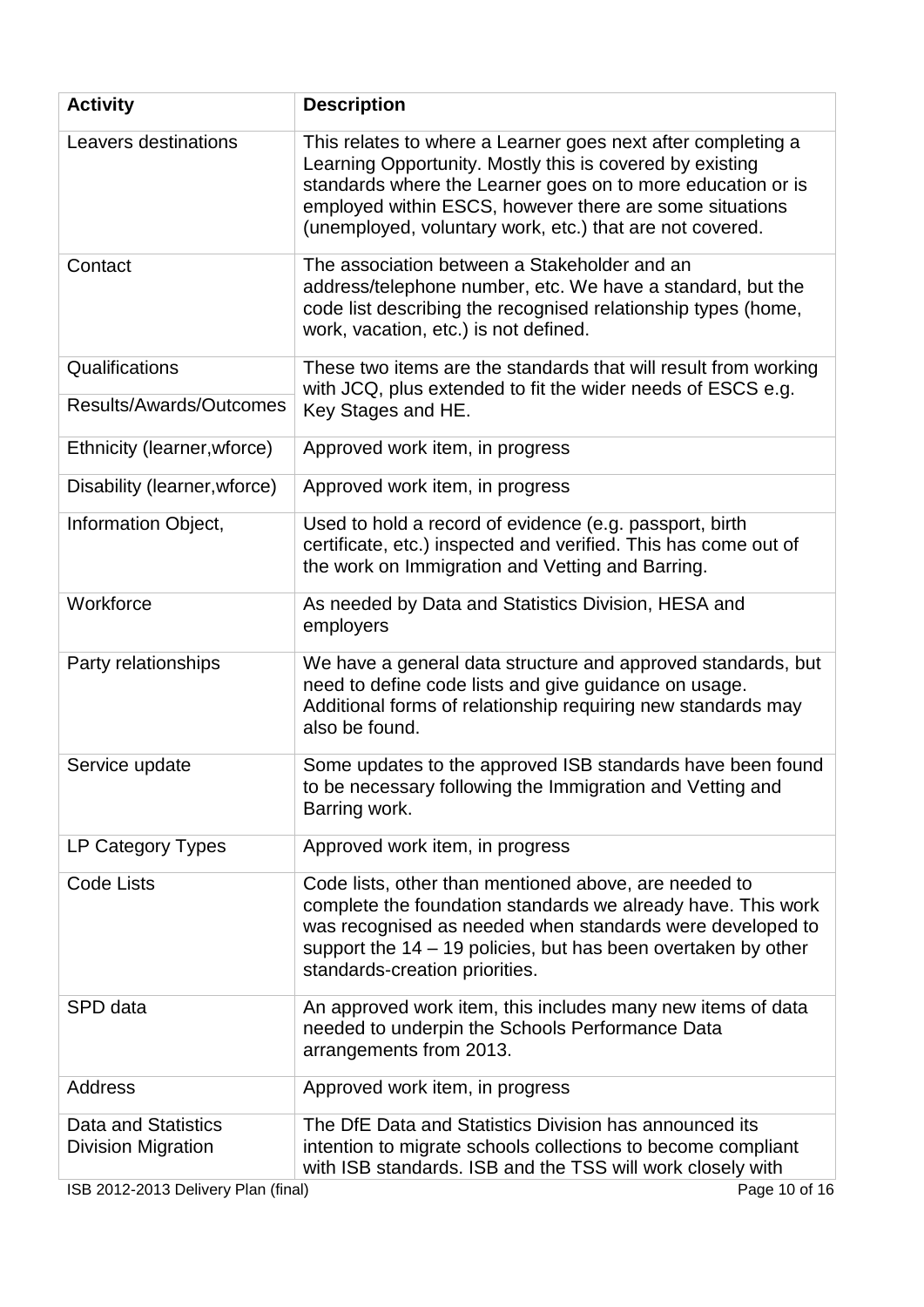|                            | Data and Statistics Division to support this migration.                                                                                                                                                                                      |
|----------------------------|----------------------------------------------------------------------------------------------------------------------------------------------------------------------------------------------------------------------------------------------|
| <b>Engage Policy Teams</b> | ISB will proactively seek engagement with BIS and DfE Policy<br>Teams to ensure that potential demands for new standards in<br>support of new policies are identified in sufficient time to<br>develop the standards before they are needed. |
| <b>HE Landscape</b>        | Following the HE White Paper, the ISB and TSS will be<br>available to provide support to the Information Landscape<br>transformation programme of work.                                                                                      |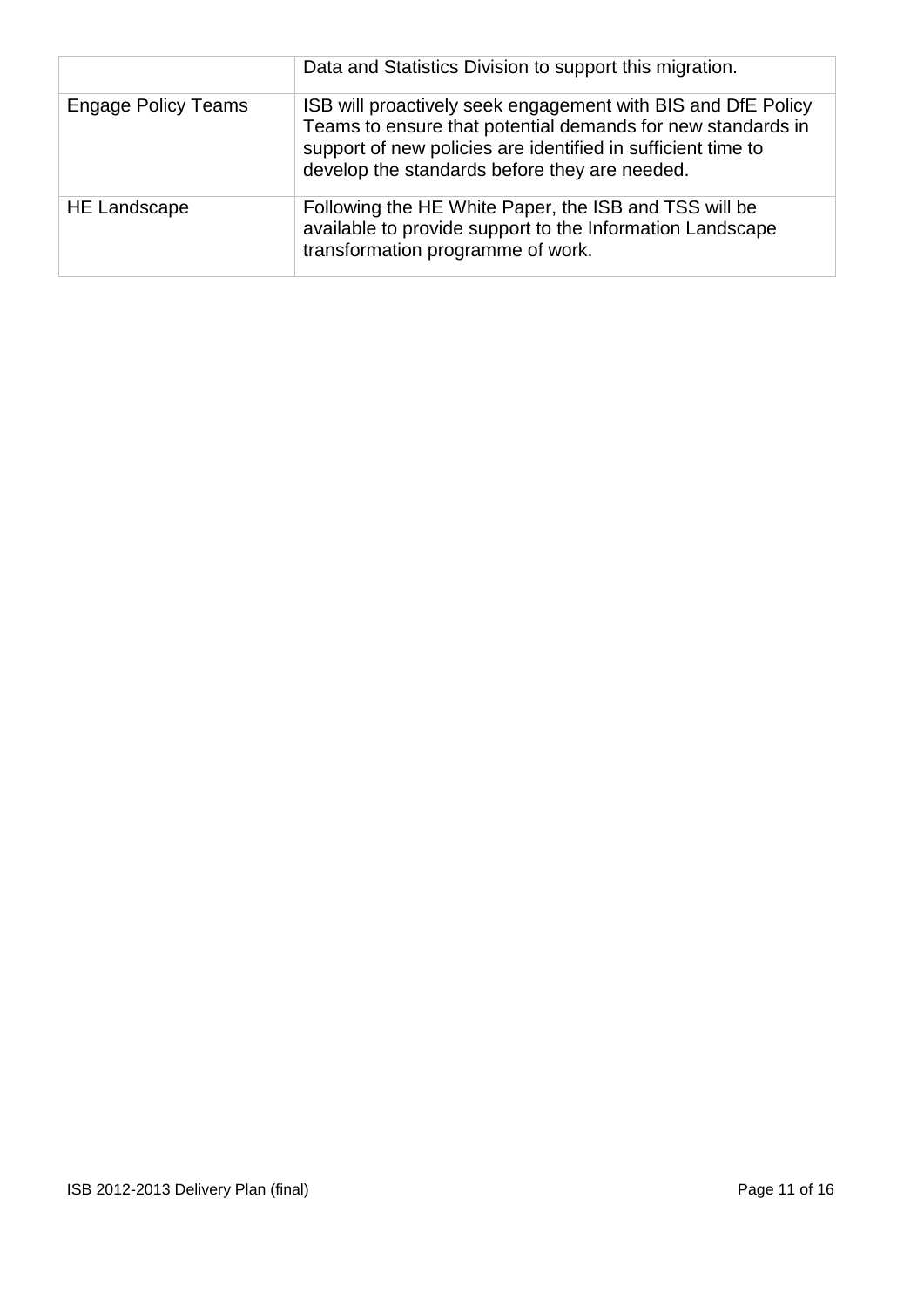# <span id="page-11-0"></span>3.6 Implementation

Through 2011-2012, the ISB has developed and maintained a chart showing stakeholder intentions to migrate to adoption of ISB standards. Below shows migration plans as recorded at time of publication of this document (May 2012). The ISB will continue to encourage and support migration plans and to update this chart:

| KEY:             |                                      | Commitment to adopt, planning and Some compliant data exchange |  |      |  |      |  |      | All data exchanges compliant                    |  |      |  |
|------------------|--------------------------------------|----------------------------------------------------------------|--|------|--|------|--|------|-------------------------------------------------|--|------|--|
|                  | Standards area                       | Organisation                                                   |  | 2012 |  | 2013 |  | 2014 |                                                 |  | 2015 |  |
|                  |                                      |                                                                |  |      |  |      |  |      | 01 02 03 04 01 02 03 04 01 02 03 04 01 02 03 04 |  |      |  |
| Person: Identity |                                      | DFE DSD                                                        |  |      |  |      |  |      |                                                 |  |      |  |
|                  |                                      | <b>HESA</b><br>Information Authority                           |  |      |  |      |  |      |                                                 |  |      |  |
|                  |                                      | LRS                                                            |  |      |  |      |  |      |                                                 |  |      |  |
|                  |                                      | TCO<br>Ofqual                                                  |  |      |  |      |  |      |                                                 |  |      |  |
|                  |                                      |                                                                |  |      |  |      |  |      |                                                 |  |      |  |
|                  |                                      | Ofsted                                                         |  |      |  |      |  |      |                                                 |  |      |  |
|                  |                                      | Schools<br>DfE DSD                                             |  |      |  |      |  |      |                                                 |  |      |  |
| Person: other    |                                      | <b>HESA</b>                                                    |  |      |  |      |  |      |                                                 |  |      |  |
| <b>Ethnicity</b> |                                      | Information Authority                                          |  |      |  |      |  |      |                                                 |  |      |  |
|                  | ·Disability/special needs            | LRS                                                            |  |      |  |      |  |      |                                                 |  |      |  |
| ·Nationality     |                                      | <b>ICO</b><br>Ofoual                                           |  |      |  |      |  |      |                                                 |  |      |  |
| ·Language        |                                      | Ofsted                                                         |  |      |  |      |  |      |                                                 |  |      |  |
| ·Religion        |                                      | Schools<br>DfE DSD                                             |  |      |  |      |  |      |                                                 |  |      |  |
| Organisation     |                                      |                                                                |  |      |  |      |  |      |                                                 |  |      |  |
|                  | <b>HESA</b><br>Information Authority |                                                                |  |      |  |      |  |      |                                                 |  |      |  |
|                  |                                      | LRS                                                            |  |      |  |      |  |      |                                                 |  |      |  |
|                  |                                      | <b>ICO</b>                                                     |  |      |  |      |  |      |                                                 |  |      |  |
|                  |                                      | Ofoual                                                         |  |      |  |      |  |      |                                                 |  |      |  |
|                  |                                      | Ofstod                                                         |  |      |  |      |  |      |                                                 |  |      |  |
|                  |                                      | Schools<br>D <sub>F</sub> E DSD                                |  |      |  |      |  |      |                                                 |  |      |  |
| Locator:         |                                      | <b>HESA</b>                                                    |  |      |  |      |  |      |                                                 |  |      |  |
| *Address         |                                      | Information Authority                                          |  |      |  |      |  |      |                                                 |  |      |  |
| ·Telephone       |                                      | LRS                                                            |  |      |  |      |  |      |                                                 |  |      |  |
| remail           |                                      | <b>ICQ</b><br>Ofoual                                           |  |      |  |      |  |      |                                                 |  |      |  |
|                  |                                      | Ofsted                                                         |  |      |  |      |  |      |                                                 |  |      |  |
|                  |                                      | Schools                                                        |  |      |  |      |  |      |                                                 |  |      |  |
| Qualification    |                                      | D <sub>f</sub> E D <sub>SD</sub>                               |  |      |  |      |  |      |                                                 |  |      |  |
|                  |                                      | <b>HESA</b>                                                    |  |      |  |      |  |      |                                                 |  |      |  |
|                  |                                      | Information Authority                                          |  |      |  |      |  |      |                                                 |  |      |  |
|                  |                                      | LRS<br>JCQ                                                     |  |      |  |      |  |      |                                                 |  |      |  |
|                  |                                      | Ofqual                                                         |  |      |  |      |  |      |                                                 |  |      |  |
|                  |                                      | Ofsted                                                         |  |      |  |      |  |      |                                                 |  |      |  |
|                  |                                      | Schools                                                        |  |      |  |      |  |      |                                                 |  |      |  |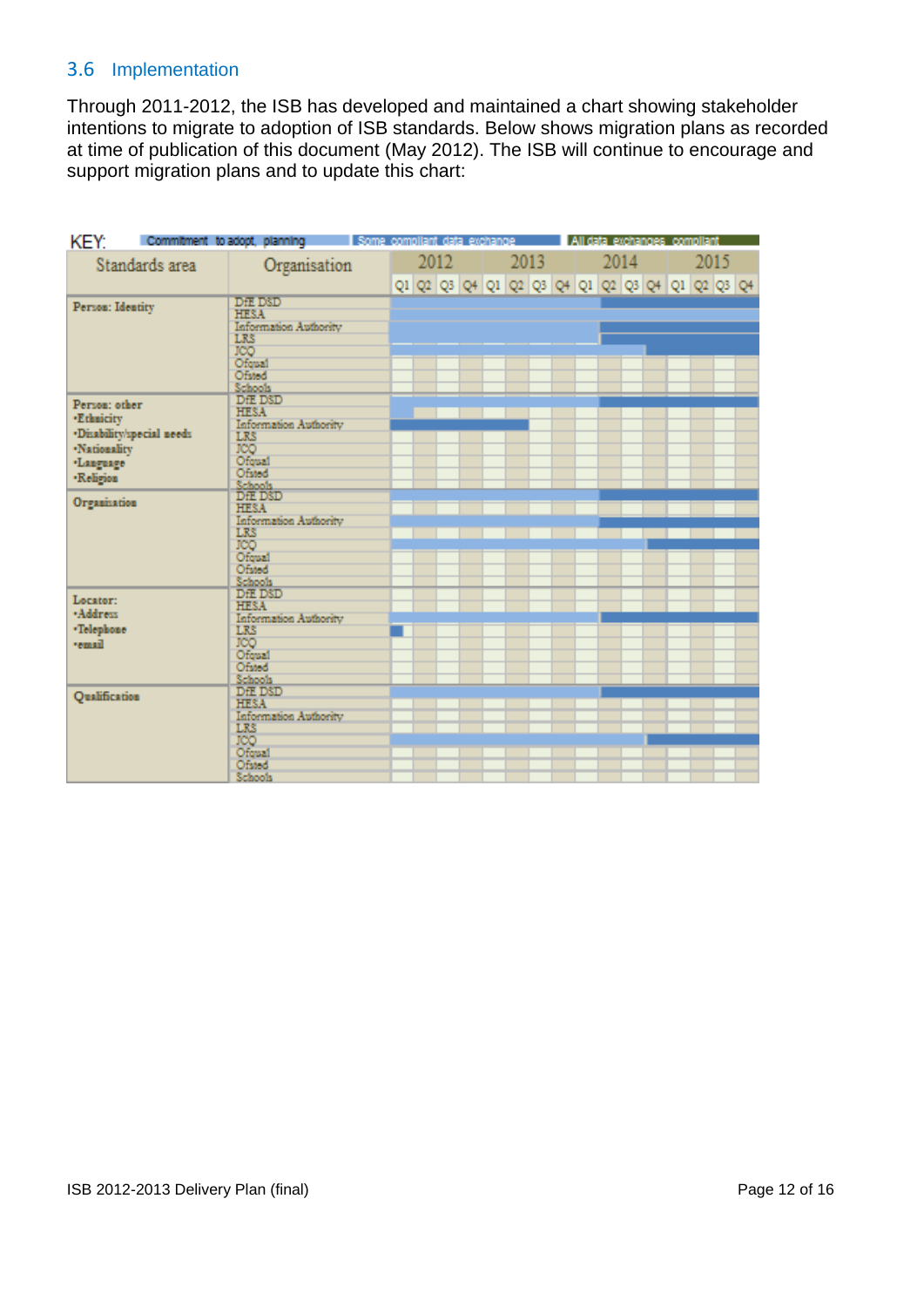|                                  |                             | KEY; Commitment to adopt, planning and isome compliant data exchange and All data exchanges compliant |  |      |  |                                                 |  |      |  |  |      |  |  |  |
|----------------------------------|-----------------------------|-------------------------------------------------------------------------------------------------------|--|------|--|-------------------------------------------------|--|------|--|--|------|--|--|--|
|                                  | Standards area              | Organisation                                                                                          |  | 2012 |  | 2013                                            |  | 2014 |  |  | 2015 |  |  |  |
|                                  |                             |                                                                                                       |  |      |  | 01 02 03 04 01 02 03 04 01 02 03 04 01 02 03 04 |  |      |  |  |      |  |  |  |
| Outcome                          |                             | DIE DSD<br><b>HESA</b><br>Information Authority                                                       |  |      |  |                                                 |  |      |  |  |      |  |  |  |
|                                  |                             | <b>LRS</b><br>ICQ                                                                                     |  |      |  |                                                 |  |      |  |  |      |  |  |  |
|                                  |                             | Ofoual<br>Ofsted                                                                                      |  |      |  |                                                 |  |      |  |  |      |  |  |  |
|                                  | Event: Learning opportunity | Schools<br>DFE DSD<br><b>HESA</b>                                                                     |  |      |  |                                                 |  |      |  |  |      |  |  |  |
| earchmeat                        |                             | Information Authority                                                                                 |  |      |  |                                                 |  |      |  |  |      |  |  |  |
|                                  |                             | $rac{\text{LRS}}{\text{ICQ}}$<br>Ofqual                                                               |  |      |  |                                                 |  |      |  |  |      |  |  |  |
|                                  |                             | Ofsted<br>Schools<br>DIE DSD                                                                          |  |      |  |                                                 |  |      |  |  |      |  |  |  |
| Event:<br>*Service supply, incl. |                             | <b>HESA</b><br>Information Authority                                                                  |  |      |  |                                                 |  |      |  |  |      |  |  |  |
| ·employment                      |                             | LRS <sup>1</sup><br>ICQ                                                                               |  |      |  |                                                 |  |      |  |  |      |  |  |  |
|                                  |                             | Ofoual<br>Ofsted<br>Schools                                                                           |  |      |  |                                                 |  |      |  |  |      |  |  |  |
| Event: assessment                |                             | DIE DSD<br><b>HESA</b>                                                                                |  |      |  |                                                 |  |      |  |  |      |  |  |  |
|                                  |                             | Information Authority<br><b>LRS</b>                                                                   |  |      |  |                                                 |  |      |  |  |      |  |  |  |
|                                  |                             | ICQ<br>Ofoual<br>Ofsted                                                                               |  |      |  |                                                 |  |      |  |  |      |  |  |  |
|                                  |                             | Schools<br>DFE DSD                                                                                    |  |      |  |                                                 |  |      |  |  |      |  |  |  |
|                                  |                             | <b>HESA</b><br>Information Authority                                                                  |  |      |  |                                                 |  |      |  |  |      |  |  |  |
|                                  |                             | $rac{\text{LRS}}{\text{ICQ}}$                                                                         |  |      |  |                                                 |  |      |  |  |      |  |  |  |
|                                  |                             | Ofqual<br>Ofsted<br>Schools                                                                           |  |      |  |                                                 |  |      |  |  |      |  |  |  |

# <span id="page-12-0"></span>**Annex A: Outline lifecycle and process**

#### <span id="page-12-1"></span>**Stages**

39.A standard will typically go through the following lifecycle stages:



- a. **Future**  Standards that fall within this category are those for which development is yet to start but have been identified as areas of high impact and high importance for the ESCS system. Although an initial assessment has been completed of these standards it is recognised that that further work is required to define their scope
- b. **Under consideration**  These are standards for which development work is ongoing and those under review.
- <span id="page-12-2"></span>c. **Approved** - These are standards that have been approved by the ISB for use within the ESCS system and given the status of Adopted, Recommended or Inherited.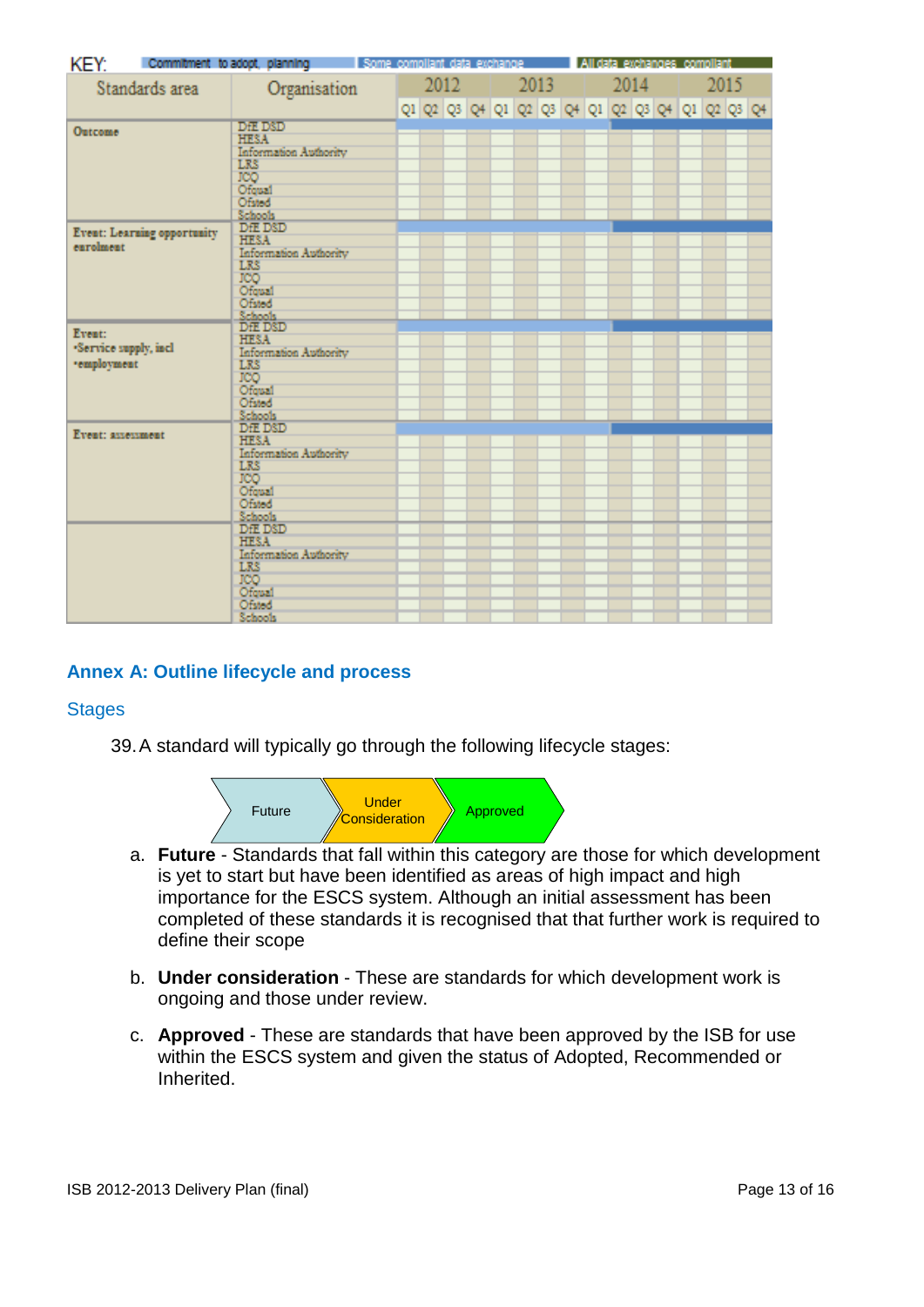40.When the ISB approves a standard it is given one of the following statuses:

- d. **Approved Status 'Adopted'** the standard is approved by the ISB, ready for unconditional adoption across the system and should be used freely.
- e. **Approved Status 'Recommended'** the standard is approved by the ISB, ready for adoption across the system and should be used freely. Some fine tuning may be necessary based on user experience and the standard will be reviewed after an agreed period before the ISB confers the status of "Adopted".
- f. **Approved Status 'Inherited'** the ISB recognises that there are many standards that pre-date current arrangements and are in widespread use. Such standards will, in time, become superseded by a number of Business Data Standards. The importance of such standards is recognised by the ISB through conferring "Inherited" status.

#### <span id="page-13-0"></span>Standards Development Process

41.The ISB has approved a process for the creation and maintenance of standards. A summary is shown in the figure below:

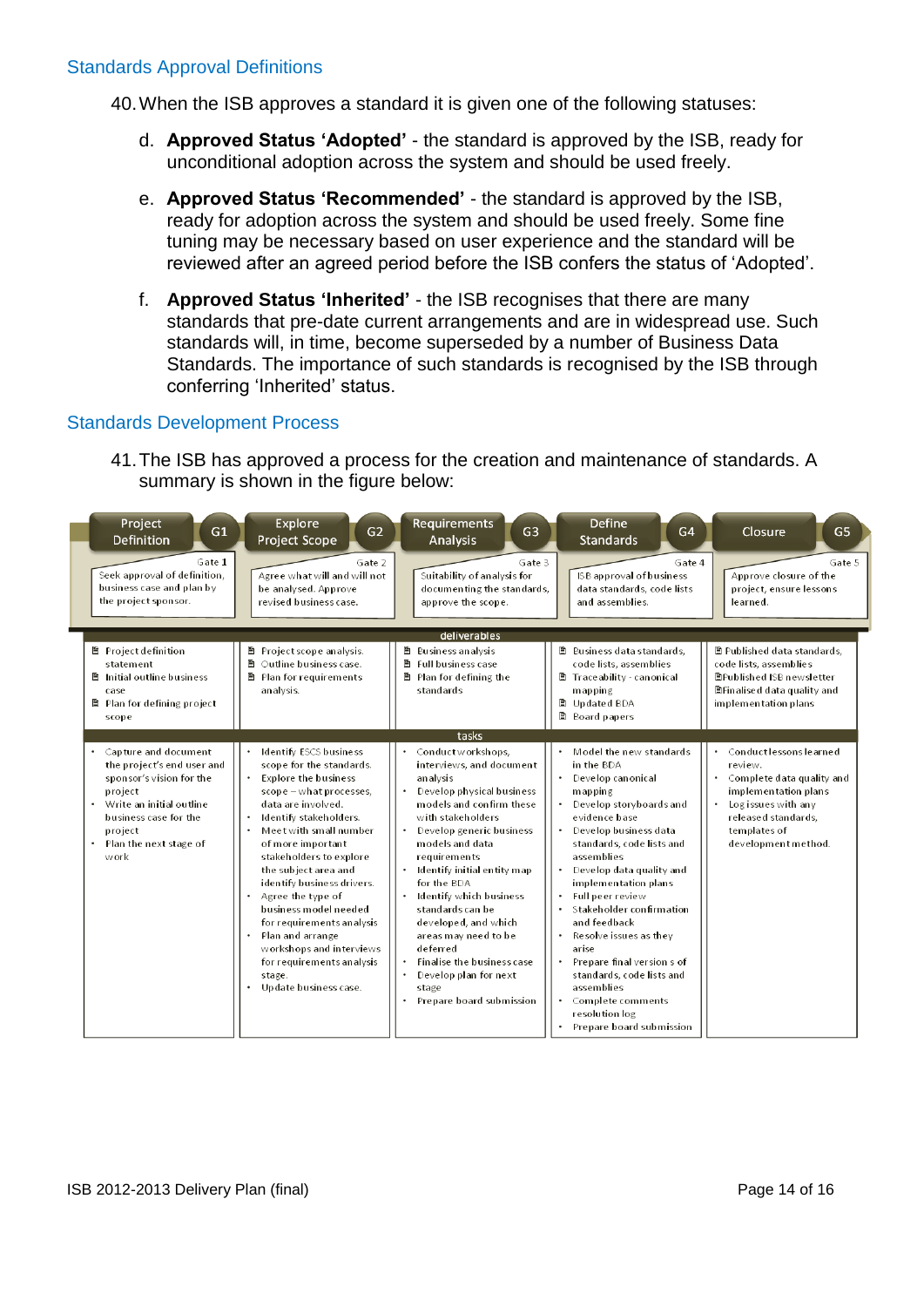# <span id="page-14-0"></span>**Annex B: Glossary**

| <b>ALBs</b>   | Arm's Length Bodies                                                    |
|---------------|------------------------------------------------------------------------|
| <b>BDA</b>    | <b>Business Data Architecture</b>                                      |
| <b>BDS</b>    | <b>Business Data Standard</b>                                          |
| <b>BIS</b>    | Department for Business, Innovation and Skills                         |
| <b>BSI</b>    | The British Standards Institution                                      |
| <b>CBDS</b>   | <b>Common Basic Data Set</b>                                           |
| <b>CEN</b>    | The European Committee for Standardization                             |
| <b>DfE</b>    | <b>Department for Education</b>                                        |
| <b>DSD</b>    | Data and Statistics Division                                           |
| <b>ESCS</b>   | <b>Education, Skills and Children's Services</b>                       |
| <b>FE</b>     | <b>Further Education</b>                                               |
| <b>HE</b>     | <b>Higher Education</b>                                                |
| <b>HEFCE</b>  | <b>Higher Education Funding Council for England</b>                    |
| <b>HESA</b>   | <b>Higher Education Statistics Agency</b>                              |
| (The) IA      | The Information Authority                                              |
| <b>ILR</b>    | <b>Individualised Learner Record</b>                                   |
| <b>IMPs</b>   | Information Management Partnership for Schools                         |
| <b>ISO</b>    | International Organization for Standardization                         |
| <b>JCQ</b>    | <b>Joint Council for Qualifications</b>                                |
| <b>LeGSB</b>  | Local e-Government Standards Body                                      |
| <b>LETSI</b>  | Learning-Education-Training Systems Interoperability                   |
| <b>LPs</b>    | <b>Learning Providers</b>                                              |
| <b>LRS</b>    | <b>Learning Records Service</b>                                        |
| Ofqual        | Office of Qualifications and Examinations Regulation                   |
| <b>Ofsted</b> | Office for Standards in Education, Children's Services and Skills      |
| <b>QCDA</b>   | Qualifications and Curriculum Development Agency                       |
| <b>SALTIS</b> | Suppliers Association for Learning, Technology and Interoperability in |
|               | <b>Schools</b>                                                         |
| <b>SCA</b>    | <b>Strategic Content Alliance</b>                                      |
| <b>SFA</b>    | <b>Skills Funding Agency</b>                                           |
| <b>SIF</b>    | <b>Systems Interoperability Framework</b>                              |
| SIFA          | <b>Systems Interoperability Framework Association</b>                  |
| <b>SIGs</b>   | <b>Special Interest Groups</b>                                         |
| <b>SLC</b>    | <b>Student Loans Company</b>                                           |
| <b>STA</b>    | <b>Standards and Testing Agency</b>                                    |
| <b>SIWG</b>   | <b>Standards Implementers' Working Group</b>                           |
| <b>TDS</b>    | <b>Technical Data Standard</b>                                         |
| <b>TSS</b>    | <b>Technical Support Service</b>                                       |